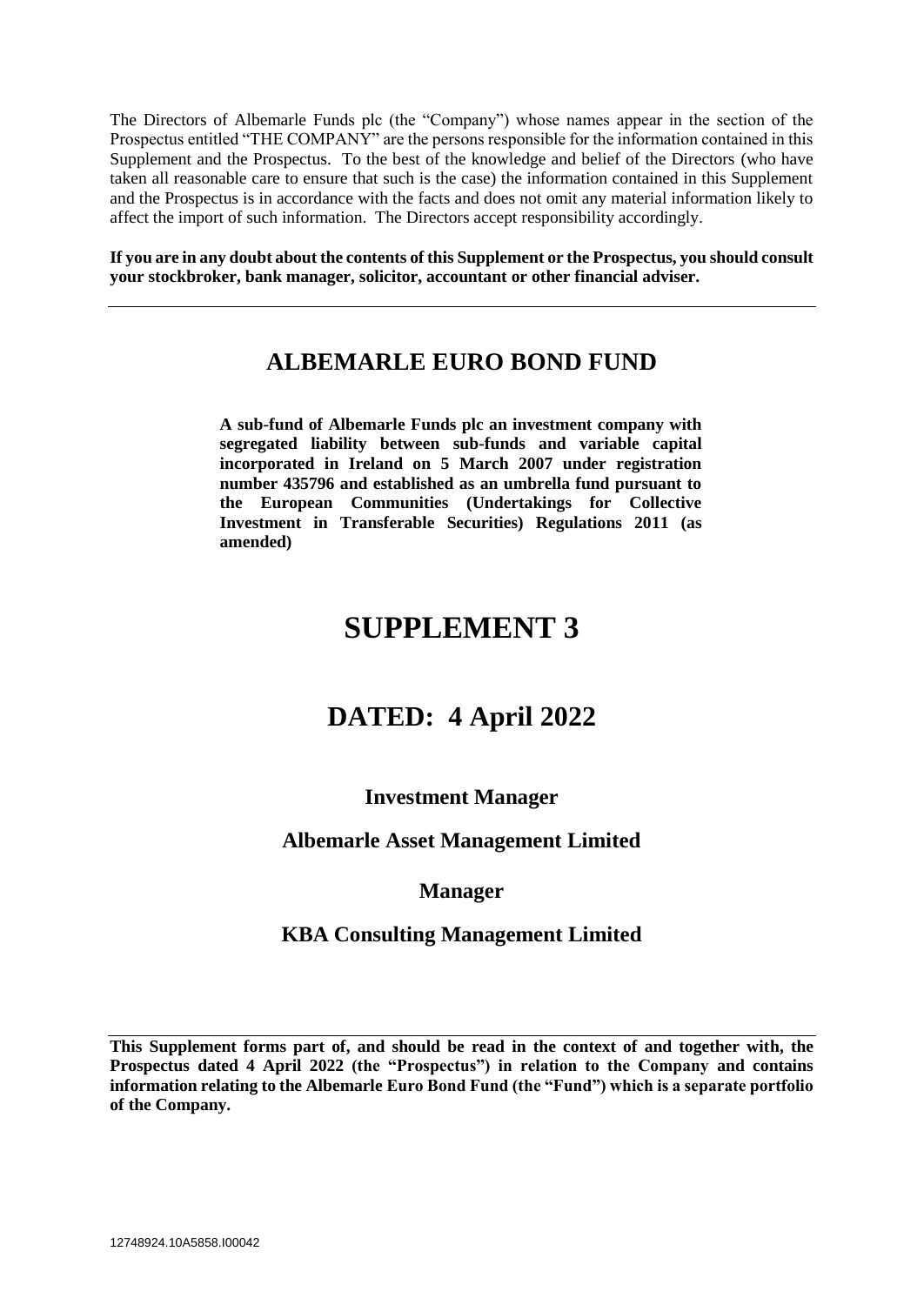## **INDEX**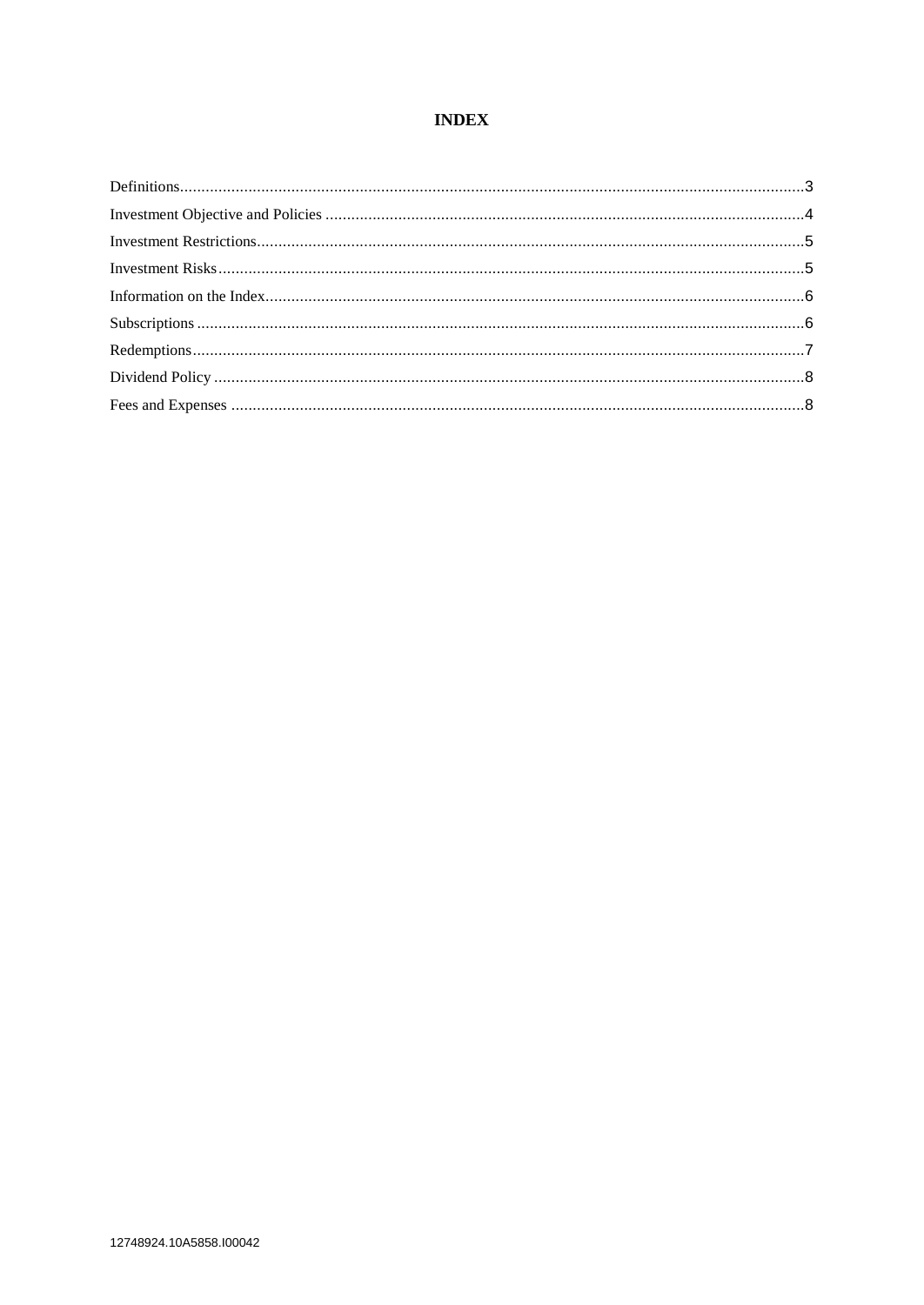## **Definitions**

Words and terms defined in the Prospectus have the same meaning in this Supplement unless otherwise stated herein.

| "Base Currency"    | for the purposes of this Supplement, the base currency shall be Euro;<br>means each Business Day or such other day as the Directors may agree<br>following consultation with the Manager and the Administrator and<br>upon prior notification to Shareholders, provided there shall be at least<br>one Dealing Day every two weeks;                                                                      |  |  |  |
|--------------------|----------------------------------------------------------------------------------------------------------------------------------------------------------------------------------------------------------------------------------------------------------------------------------------------------------------------------------------------------------------------------------------------------------|--|--|--|
| "Dealing Day"      |                                                                                                                                                                                                                                                                                                                                                                                                          |  |  |  |
| "Dealing Deadline" | means 13:00 (Irish time) at least 1 Business Day prior to the relevant<br>Dealing Day or such later time as any Director may from time to time<br>permit and notify in advance to Shareholders provided that applications<br>will not be accepted after the Valuation Point;                                                                                                                             |  |  |  |
| "Index"            | means the JP Morgan Global Government Bond EMU Index. Please<br>see "Information on the Index" below;                                                                                                                                                                                                                                                                                                    |  |  |  |
| "Valuation Day"    | means each Business Day, and such other day as the Manager and the<br>determine, following consultation<br><b>Directors</b><br>may<br>with the<br>Administrator and prior notification to the Shareholders, provided that<br>there shall be a Valuation Day for every Dealing Day and for the<br>avoidance of doubt, the Valuation Day will precede the relevant<br>Dealing Day by one Business Day; and |  |  |  |
| "Valuation Point"  | means 11.15 pm (Irish time) on a Valuation Day using the closing<br>market prices in the relevant markets available as at the Valuation Day<br>or such other time on a Valuation Day as the Directors may determine<br>provided that the valuation point is always after the Dealing Deadline.                                                                                                           |  |  |  |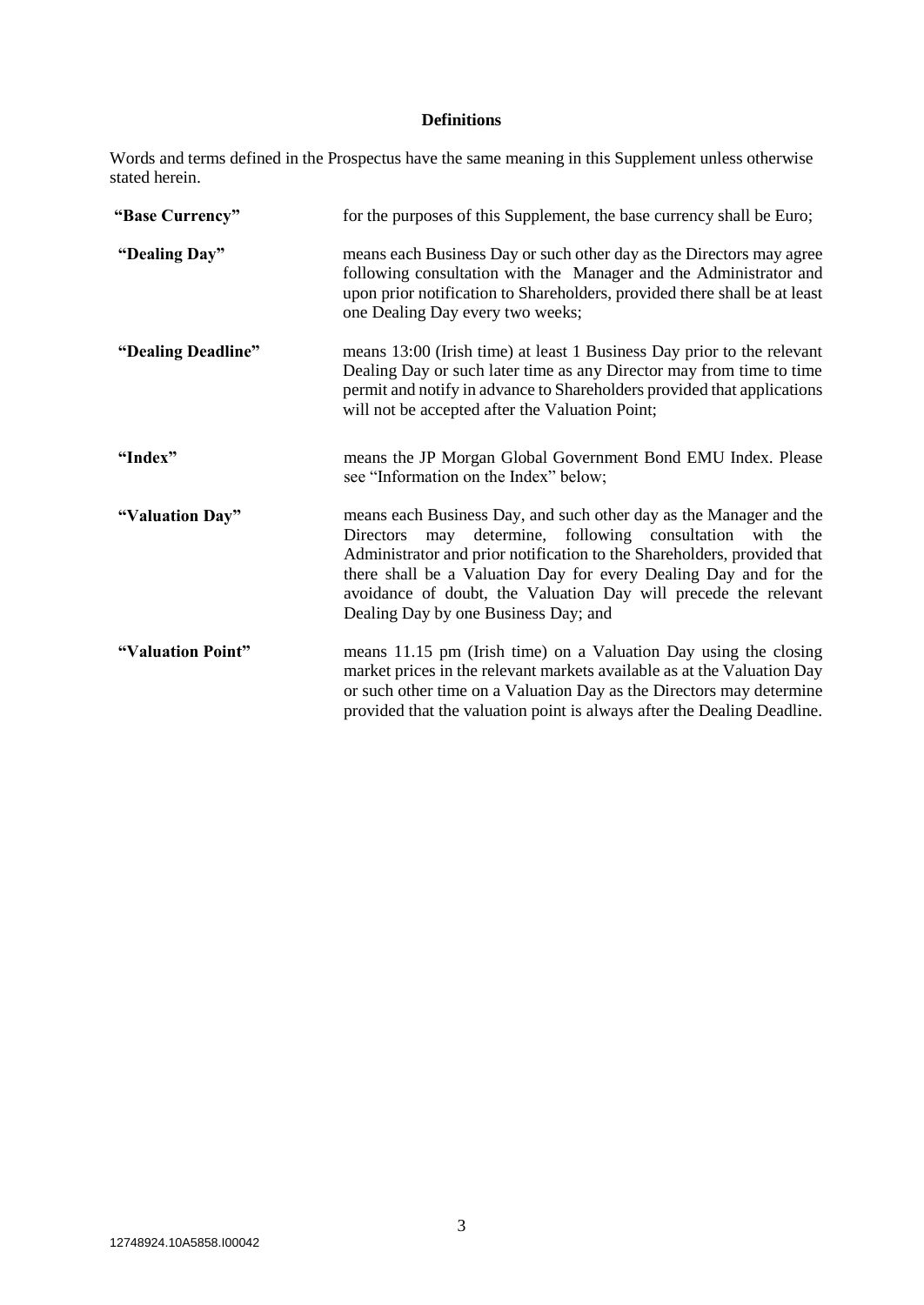## **Investment Objective and Policies**

## **Investment Objective**

The investment objective of the Fund is to achieve long term capital appreciation.

## **Investment Policy**

## *Bonds*

The Fund will seek to achieve its investment objective by investing mainly in bonds issued by commercial, governmental or supranational entities domiciled in countries whose government bond market is included in the Index. The Fund may also invest in bonds issued by commercial, governmental or supranational entities domiciled in European countries not included in the Index.

At least 70% of the investments of the Fund will be denominated in Euro. The remaining investments of the Fund may be denominated in foreign currencies, mainly USD and JPY, or any other currency that the Investment Manager will consider to be undervalued from time to time. Investment in bonds may include investment in investment-grade, below investment-grade and un-rated corporate or government bonds, which have a fixed or floating rate. The total investment in below investment-grade and un-rated bonds will not exceed 40% of the net asset value of the Fund. Un-rated bonds are not rated by any rating agency but may have characteristics of either investment grade or below investment grade fixed income securities and bonds. The securities of the Fund will be listed or traded on Recognised Markets.

## *Financial Derivative Instruments*

The Fund may use financial derivative instruments, such as, but not limited to, futures, forwards, foreign exchange contracts (including spot and forward contracts) and options ("**FDIs**") for efficient portfolio management or investment purposes. To the extent that the Fund uses FDIs, there may be a risk that the volatility of the Fund's Net Asset Value may increase. However, although the Fund may be leveraged as a result of its investments in FDIs, such leverage will not exceed 100% of the Fund's total Net Asset Value. The Fund is therefore not expected to have an above average risk profile as a result of its investment in derivative instruments. A list of the FDI markets are set out in Appendix IV of the Prospectus.

Futures (including financial future contracts) may be used to hedge against market risk, to change the Fund's interest rate sensitivity or to gain exposure to an underlying market. Forward contracts may be used to hedge or to gain exposure to an increase in the value of an asset, currency or deposit. Foreign exchange contracts may be used to reduce the risk of adverse market changes in exchange rates or to increase exposure to foreign currencies or to shift exposure to foreign currency fluctuations from one country to another. Options may be used to hedge or achieve exposure to a particular market instead of using a physical security.

A risk management process prepared in accordance with the Central Bank's requirements, which enables the Fund to accurately measure, monitor and manage the various risks associated with FDIs, has been submitted to the Central Bank. The Fund may only utilise FDIs listed in the risk management process once cleared by the Central Bank.

The Fund is actively managed in reference to the Index as its performance is compared to the Index in marketing materials and the Fund's performance is measured against the Index for the purposes of calculating the performance fee as set out below under the heading "*Investment Management and Performance Fees*". The Index is consistent with the Fund's investment policy. However, it should be noted that the Investment Manager may use its discretion to invest in holdings not included in the Index in order to take advantage of specific investment opportunities and deviation from the Index may be significant.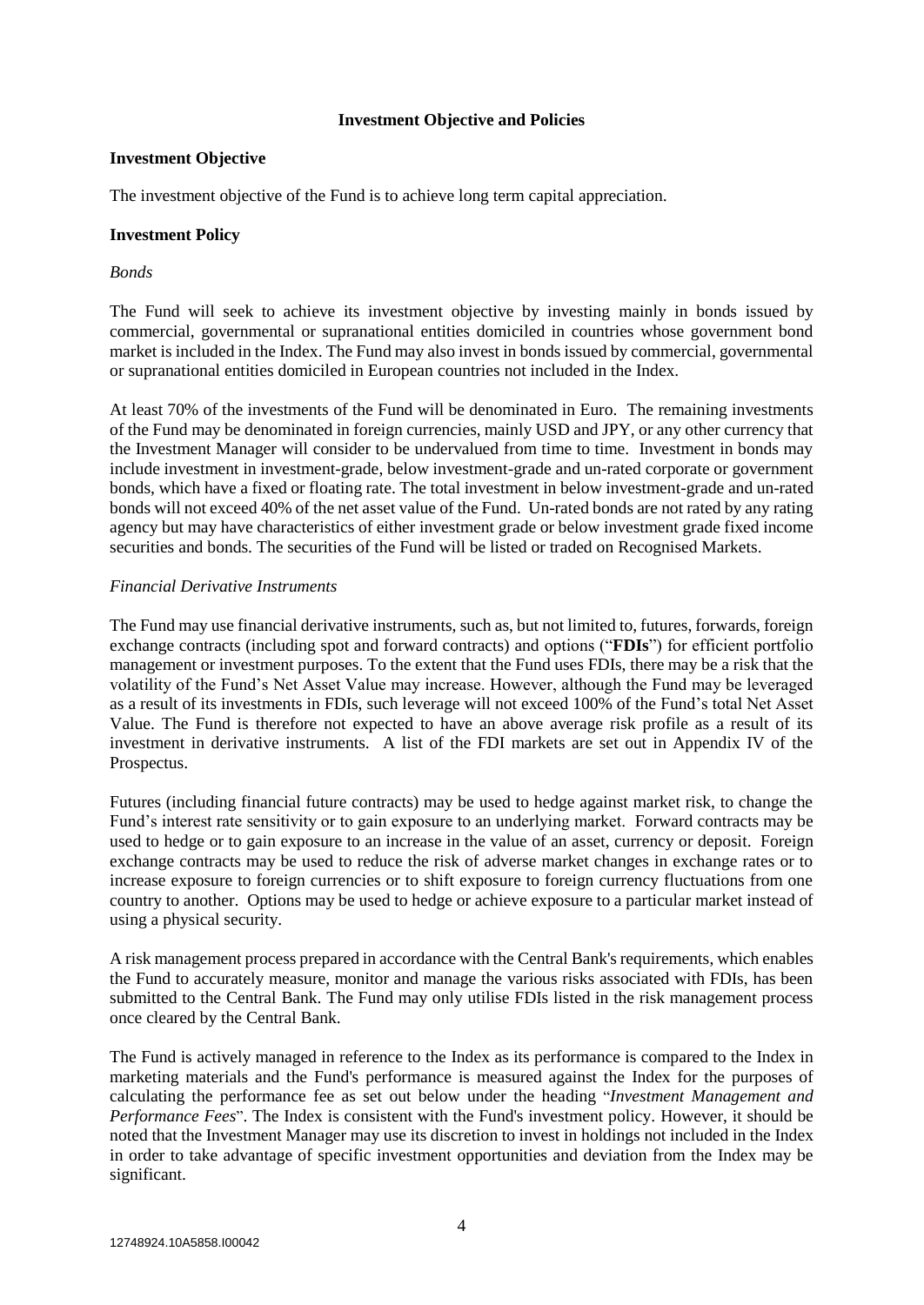## *Securities Financing Transactions*

As outlined under the terms of the Prospectus, the Fund may engage in efficient portfolio management techniques including Securities Financing Transactions such as securities lending agreements. The types of assets that may be subject to securities lending will be of a type, which is consistent with the investment policy of the Fund and as listed above under "*Investment Policy*". Assets subject to Securities Financing Transactions and collateral received are safe-kept by the Depositary.

The maximum exposure of the Fund in respect of Securities Financing Transactions shall be 60% of the net asset value of the Fund. The Investment Manager does not anticipate that the Fund's exposure to securities lending will exceed 30% of the net asset value of the Fund.

**In light of its investment in below investment grade securities, an investment in the Fund should not constitute a substantial portion of an investment portfolio and may not be appropriate for all investors. Investment in below investment grade securities can expose an investor to default and liquidity risks. Please see "Liquidity and Settlement Risks" under the "Risk Warnings" section of the Prospectus and "Investment Grade Securities" under the "Investment Restrictions" section below.** 

The assets of the Fund will be invested in accordance with the UCITS Regulations and the investment restrictions described under "Investment Restrictions" in the Prospectus.

The Fund may also employ investment techniques and instruments subject to the conditions and limits set out in the Central Bank issued guidelines, for efficient portfolio management of its assets for hedging against market movements, currency exchange, interest rate risks or otherwise as detailed under the heading "Efficient Portfolio Management" in the Prospectus.

## **Investment Restrictions**

The investment restrictions set out in the Prospectus are deemed to apply at the time of purchase of the investments. If such limits are exceeded for reasons beyond the control of the Company, or as a result of the exercise of subscription rights, the Company must adopt, as a priority objective, the remedying of the situation, taking due account of the interests of Shareholders.

The Directors may, in consultation with the Manager and the Investment Manager, from time to time impose such further investment restrictions as shall be compatible with or in the interest of the Shareholders, in order to comply with the laws and regulations of the countries where Shareholders are located, provided that the general principle of diversification in respect of the Company's assets are adhered to for so long as the Shares are listed on the Irish Stock Exchange.

#### **Investment Risks**

Investment in the Fund carries with it a degree of risk including, but not limited to, the risks described in the "Risk Warnings" section of the Prospectus. The use of derivatives by the Fund may increase its risk profile. For information in relation to the risks associated with the use of derivative instruments, please refer to the "Risk Warnings" and "Investment Restrictions" section in the Prospectus. These investment risks are not purported to be exhaustive and potential investors should review the Prospectus and this Supplement carefully and consult with their professional advisers before making an application for Shares. There can be no assurance that the Fund will achieve its investment objective.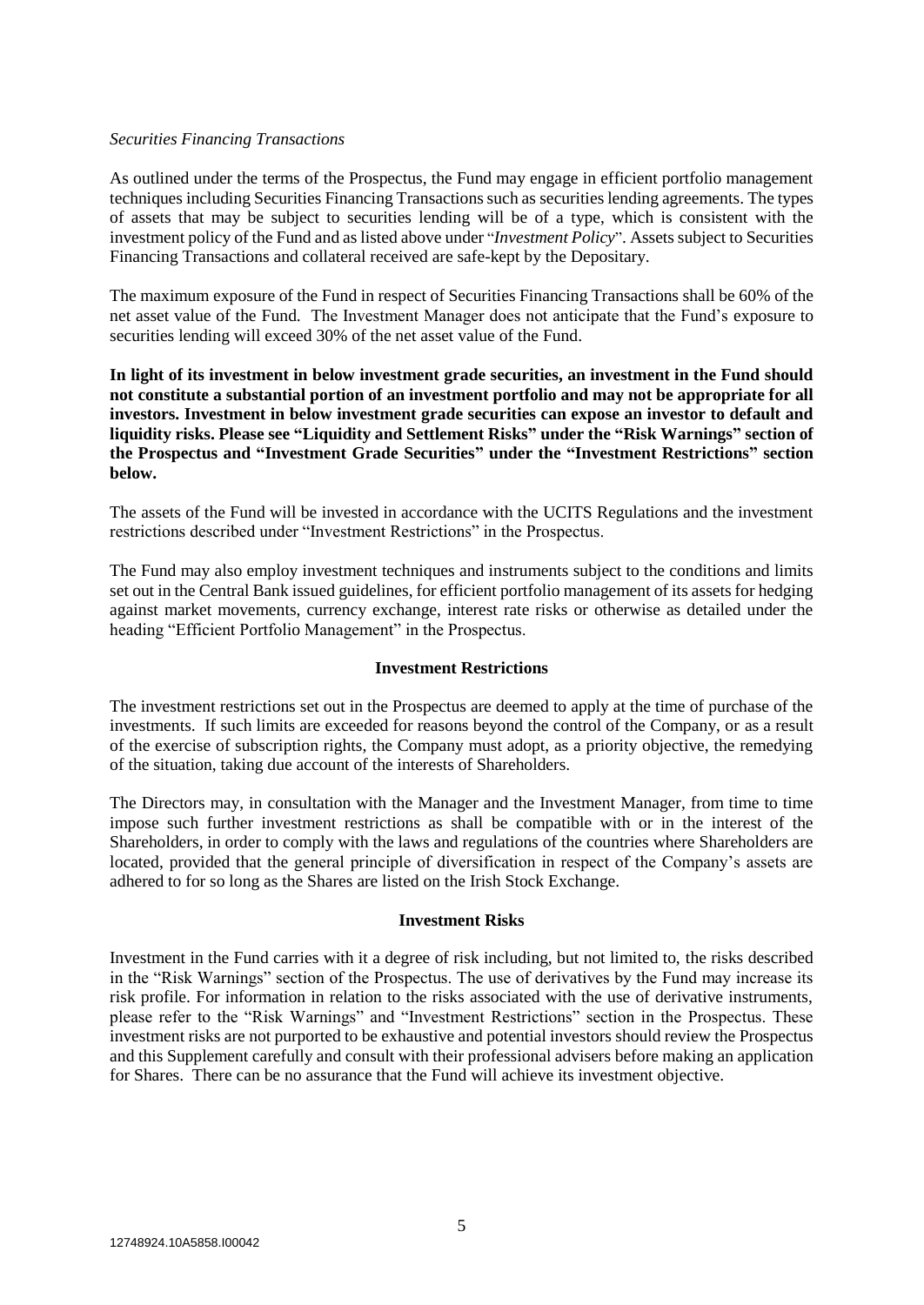## *Investment Grade Securities*

S&P ratings and ratings of other recognised rating agencies are relative and subjective and are not absolute standards of quality. Investment ratings are subject to change and changes may affect both the volatility and liquidity of an issue. The downgrading of a bond may cause the value to fall.

Generally, medium or lower rated investment grade securities offer a higher current yield than is offered by higher rated securities, but also are likely and have some quality and protective characteristics that, in the judgement of the rating organisations, are outweighed by large uncertainties or major risk exposures to adverse conditions.

The market value of securities in lower rated investment grade categories is more volatile than that of higher quality securities, and the markets in which these securities are traded are less liquid than those in which higher rated securities are traded.

In the event of rising interest rates, the value of the securities held by the Fund may decline proportionately more than higher rated securities. If the Fund experiences unexpected net withdrawals, higher rated bonds may have to be sold, resulting in a decline in the overall credit quality of the securities held by the Fund and increasing the exposure of the Fund to the risks of lower rated securities.

Subsequent to purchase, an issue of securities may cease to be rated or its rating may be reduced. Neither event requires sale of these securities by the Fund, but the Investment Manager may consider the event and the Fund's holdings in sub investment grade and un-rated securities in the determination of whether the securities should continue to be held.

## *Sub Investment Grade Securities*

Sub-investment grade bonds are speculative to both interest payments and repayments of capital. Such bonds are particularly sensitive to prevailing economic conditions. In particular, adverse changes in economic or other conditions are likely to impair the ability of the obligor to make interest and principal payments. For sub-investment grade debt obligations, the risk to income and capital is high.

Sub-investment grades are particularly vulnerable to the other risks highlighted.

## *Un-rated Securities*

Issuers of bonds may select not to have an issue rated by an external agency. Un-rated bonds may have the characteristics of either investment or sub-investment grade bonds. Market activity in these bonds may be low for a considerable period of time and this may impact on liquidity. A lack of rating tends to adversely affect marketability.

## **Information on the Index**

The Index is a total return, market capitalization weighted index, rebalanced monthly consisting of the following countries: Australia, Germany, Spain, Belgium, Italy, Sweden, Canada, Japan, United Kingdom, Denmark, Netherlands, United States and France.

## **Subscriptions**

The Fund is offering four Classes of Shares in respect of the Company – Class A Shares, Class I Shares and Class MC Shares, which are denominated in Euro, and Class B Shares, which are denominated in USD. It is currently intended that the Class I Shares will be marketed to institutional investors and accordingly, such Shares will not be generally available to other investors.

The exposure of the holders of Class B Shares to share currency designation risk arising from fluctuations between USD as the designated currency of the Class B Shares, and the Base Currency will,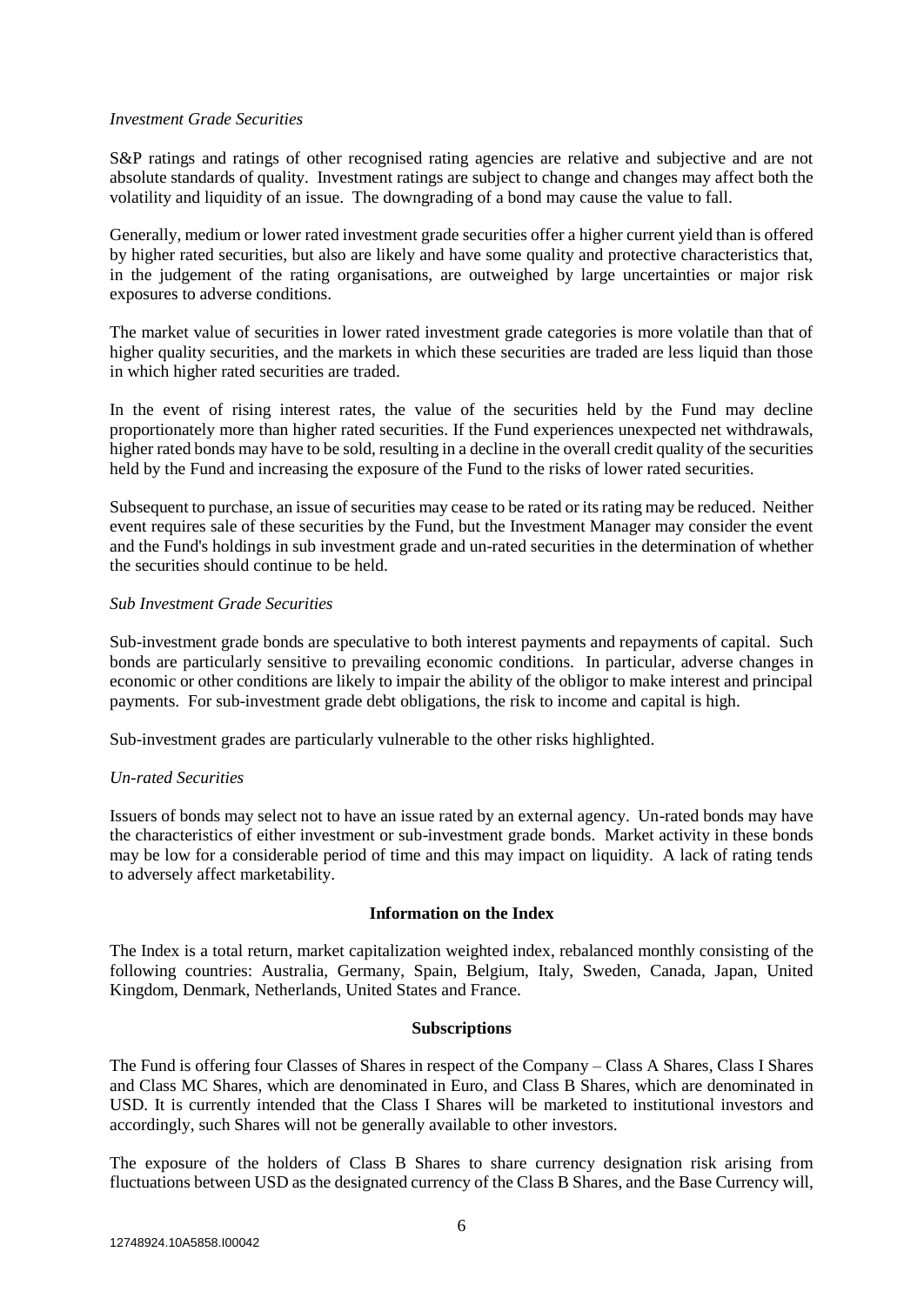as far as possible, be fully hedged to mitigate this risk by using any of the efficient portfolio management techniques and instruments, including currency options and forward currency exchange contracts, set out in the Prospectus and within the conditions and limits imposed by the Central Bank. While it is not the intention, over-hedged or under-hedged positions may arise due to factors outside of the control of the Fund. Over-hedged positions will not be permitted to exceed 105% of the Net Asset Value attributable to the Class B Shares, and relevant hedged positions will be kept under review to ensure that over-hedged positions do not exceed the permitted level. The financial instruments used to implement such hedging strategies shall be assets/liabilities of the Fund as a whole. However, the gains/losses on and the costs of the relevant financial instruments will accrue solely to the Class B Shares.

As the initial offer period has closed, all of the Shares shall be issued at the Net Asset Value per Share on each Dealing Day and adding thereto such sum as the Directors in their absolute discretion may from time to time determine as an appropriate provision for duties and charges.

In order to receive Shares at the Net Asset Value per Share as of any particular Dealing Day, the signed original application form, together with any anti-money laundering documents, must be received no later than the Dealing Deadline or such later time as any Director may from time to time permit provided that subscription applications will not be accepted after the Valuation Point. Applications received after such time will be held over until the following Dealing Day. Subsequent applications may be made in writing or by facsimile or by electronic means provided such means are in accordance with the requirements of the Central Bank.

There is a minimum initial subscription amount of  $\epsilon$ 1,000 or its foreign currency equivalent or such other amount as the Directors may from time to time determine, provided it is not less than  $\epsilon$ 1,000 in the case of the Class A Shares, the Class I Shares and the Class MC Shares or its USD currency equivalent in the case of the Class B Shares.

Subscriptions for Class A Shares, Class I Shares and Class MC Shares must be in Euro and subscriptions for Class B Shares must be in USD unless the Directors otherwise agree to accept subscriptions in any freely convertible currency approved by the Administrator, in which case such subscriptions will be converted into the relevant currency at the prevailing exchange rate available to the Administrator and the cost (and associated risk) of conversion will be borne by the Shareholder and deducted from the subscription monies.

Settlement for subscriptions must be received by the Company, care of the Administrator no later than two Business Days after the relevant Dealing Day provided that the Directors reserve the right to defer the issue of Shares until receipt of subscription monies by the Fund.

Subscriptions for Class A Shares, Class I Shares and Class MC Shares should be made by electronic transfer to the accounts set out in the Application Form.

## **Redemptions**

## **Redemption of Shares**

In accordance with the redemption procedures specified below, Shareholders may request the Fund to redeem their Shares on and with effect from any Dealing Day at the Net Asset Value per Share.

A redemption request form should be posted or sent by facsimile, so as to arrive at the Administrator's address no later than the Dealing Deadline or such later time as any Director may from time to time permit provided that redemption requests will not be accepted after the Valuation Point.

Redemption requests should be made on a signed redemption request form (available from the Administrator), which should be posted or sent by facsimile to the Company, care of the Administrator. The address for the Administrator is set out in the Prospectus. In the case of redemption requests sent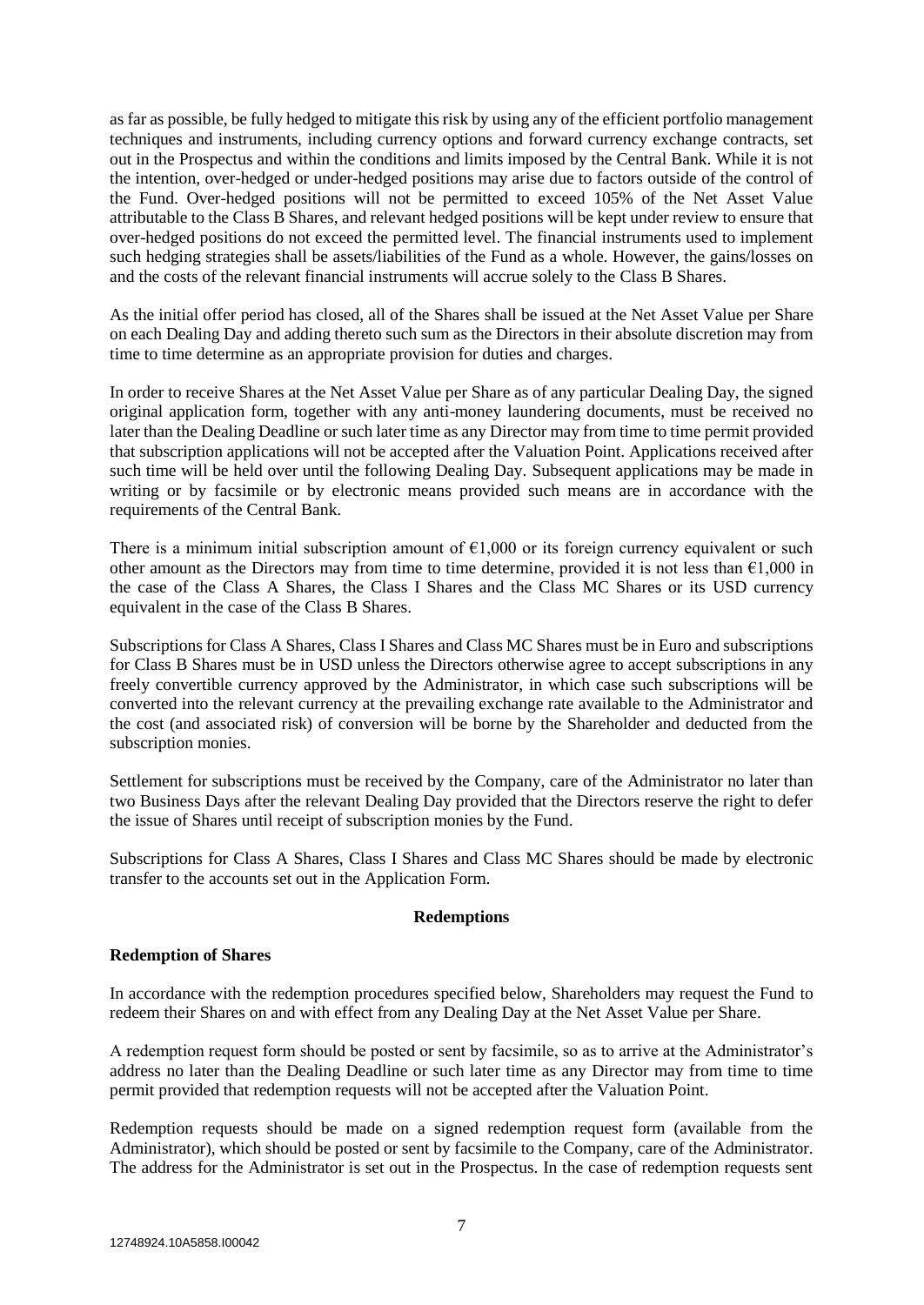by facsimile, payment of redemption proceeds will only be made to the account of record as provided for in the application form. Alternatively, redemption requests can be sent by electronic means provided such means are in accordance with the requirements of the Central Bank.

Settlement will normally be made by electronic transfer on the second Business Day after the relevant Dealing Day on which the redemption is effective. Payment will be made in the Base Currency unless otherwise agreed with the Administrator to be in another major freely convertible currency. Payment of redemption proceeds will be made to the registered Shareholder to the account of record. Amendments to the registration details and payments instructions will only be effected on receipt of original documentation. The proceeds of the redemption of Shares will only be paid on receipt by the Administrator of the original subscription application form and anti-money laundering documents and only where all anti-money laundering procedures have been completed. A repurchase request will not be capable of withdrawal after submission to the Company, unless such withdrawal is approved by the Company acting in its absolute discretion. If requested, the Company may, in consultation with the Manager, and subject to the prior approval of the Depositary, and on prior written notification to the Shareholders, agree to designate additional Dealing Days and Valuation Points for the repurchase of Shares.

## **Switching between Classes of Shares in the Fund**

In accordance with the procedure set out in the Prospectus under the heading "How to Switch Between Funds", a Share exchange may be effected by way of a redemption of Shares of one Class in the Fund and a simultaneous subscription at the most recent Net Asset Value per Share for Shares of the other Class in the Fund. No switching fee will apply.

## **Dividend Policy**

The Company does not anticipate distributing dividends from net investment income in respect of the Fund but the Company reserves the right to pay dividends or make other distribution in the future. Initially such amounts will be retained by the Company and will be reflected in the Net Asset Value of the Fund.

## **Fees and Expenses**

## **Investment Management and Performance Fees**

#### *All Classes of Shares*

The Investment Manager shall be entitled to the following investment management and performance fees payable out of the assets of the Fund in relation to the relevant Class of Shares:

- 1. an investment management fee calculated by the Administrator accruing at each Valuation Point and payable monthly in arrears at a rate of  $1/12<sup>th</sup>$  of:
	- (a) 0.80% of the average Net Asset Value of the Class A Shares;
	- (b) 1% of the average Net Asset Value of the Class B Shares;
	- (c) 0.40% of the average Net Asset Value of the Class I Shares; and
	- (d) 1.5% of the average Net Asset Value of the Class MC Shares.
- 2. a performance fee payable equal to 25% of the aggregate outperformance in value of the each Class of Share over the amount of the Index (the "**Performance Benchmark**") return for the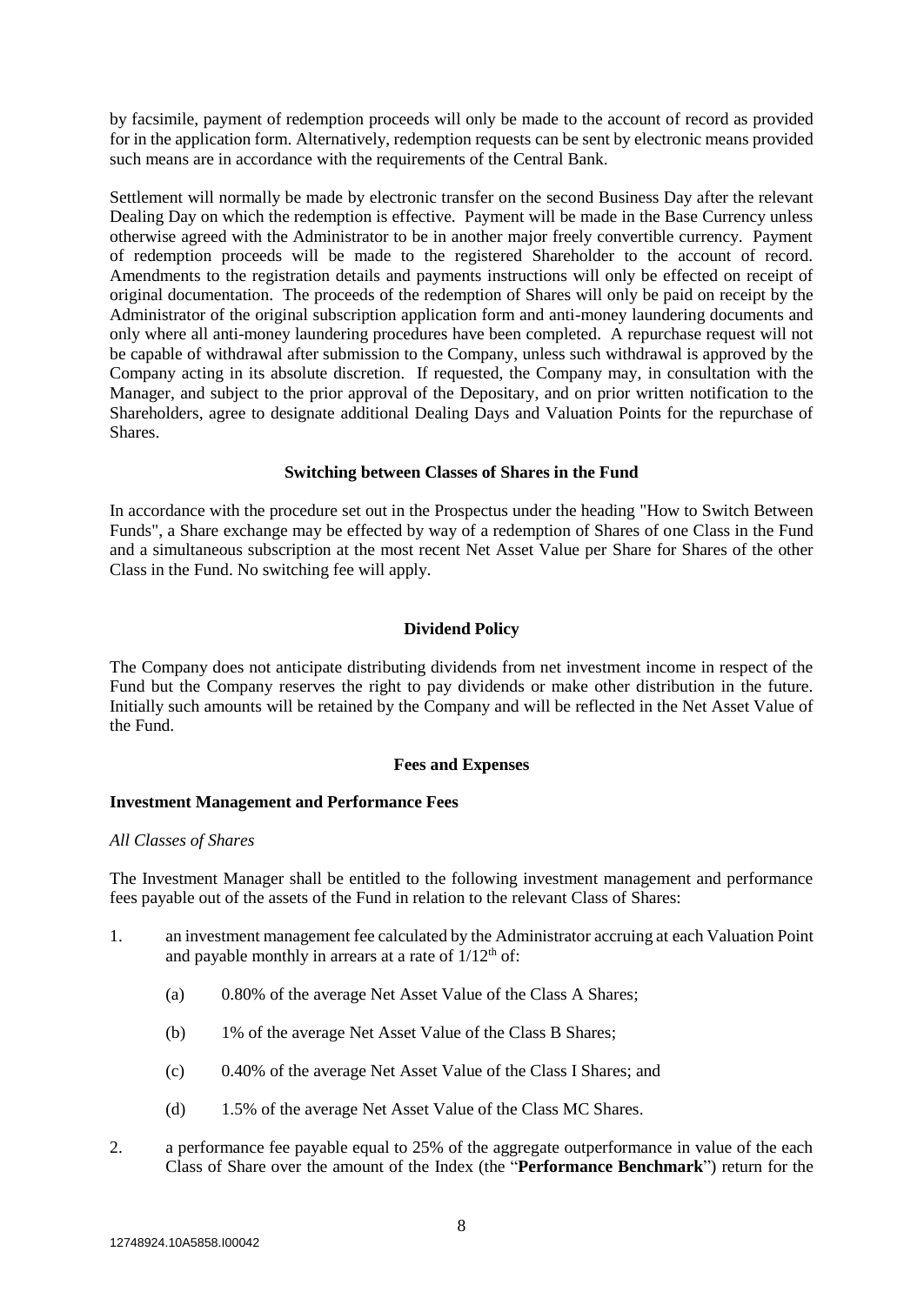relevant Class of Shares multiplied by the average number of Shares in issue during the calculation period (the "**Performance Fee**"). The manner in which the outperformance in the value of the Shares and how the Performance Benchmark return is calculated for these purposes is described in more detail below.

The Performance Fee is calculated by the Administrator and verified by the Depositary and not open to the possibility of manipulation. The Performance Fee is calculated and accrued at each Valuation Point and is payable for a 12-month period each starting on 1 January and ending on 31 December (the "**Calculation Period**").

Where a Shareholder requests the Fund to redeem their Shares prior to the end of the Calculation Period, any accrued but unpaid Performance Fee in respect of such Shares will be deducted from the redemption proceeds.

For the purposes of calculating the Performance Fee, a performance period shall commence on the Business Day following the immediately preceding Calculation Period and end on the final day of the Calculation Period as at which the Performance Fee is to be calculated. For the purposes of calculating the Performance Fee during the first Calculation Period of a Class of Shares, the initial offer price of the relevant Class of Shares will be taken as the starting point for the calculation of the Performance Fee for the first performance period.

The outperformance in value in respect of Shares in a Class shall crystallise and be calculated on the final Business Day of each Calculation Period based off the closing Net Asset Value of those Shares for that Calculation Period (the "**Calculation Date**"). For the purposes of such calculation, the closing Net Asset Value shall be the Net Asset Value per Share at the Calculation Date as at which the calculation is being made before accrual of the Performance Fee. The initial closing Net Asset Value was the close of the initial offer period.

The Performance Benchmark return shall be the aggregate notional return which would have accrued in that Calculation Period had a sum equal in value to the Net Asset Value per Share at the preceding Calculation Date been invested at the commencement of the Calculation Period for the Performance Benchmark set on the first Business Day of the Calculation Period and accruing simply (and not compounding) day by day. The Bloomberg ticker for the Performance Benchmark is JPMGEMLC.

The Performance Fee will only be payable for a Calculation Period on the amount by which the Net Asset Value in respect of the relevant Class of Shares exceeds the Performance Benchmark return for the relevant Calculation Period. Furthermore, because the Performance Fee is payable on the performance of the relevant Class of Shares relative to the Performance Benchmark (outperformance), a Performance Fee may be payable in circumstances where the relevant Class of Shares has out-performed the Performance Benchmark, but, overall the Fund has a negative performance, i.e. the Net Asset Value of the Fund has declined. It should be noted, that any underperformance against the Performance Benchmark in previous periods will be cleared before the Performance Fee becomes due in subsequent periods.

For the avoidance of doubt, the calculation of any Performance Fee shall include all income and net realised and unrealised gains and losses. Investors shall note that Performance Fees may be paid on unrealised gains and losses as at the end of each Calculation Period, and as a result, incentive fees may be paid on unrealised gains, which may subsequently never be realised. The Performance Fee methodology is such that excess performance is calculated net of all costs (for example, all investment management and administration fees), but is calculated without deducting the Performance Fee itself , provided that in doing so, the Investment Manager has determined, it is in the investors' best interest.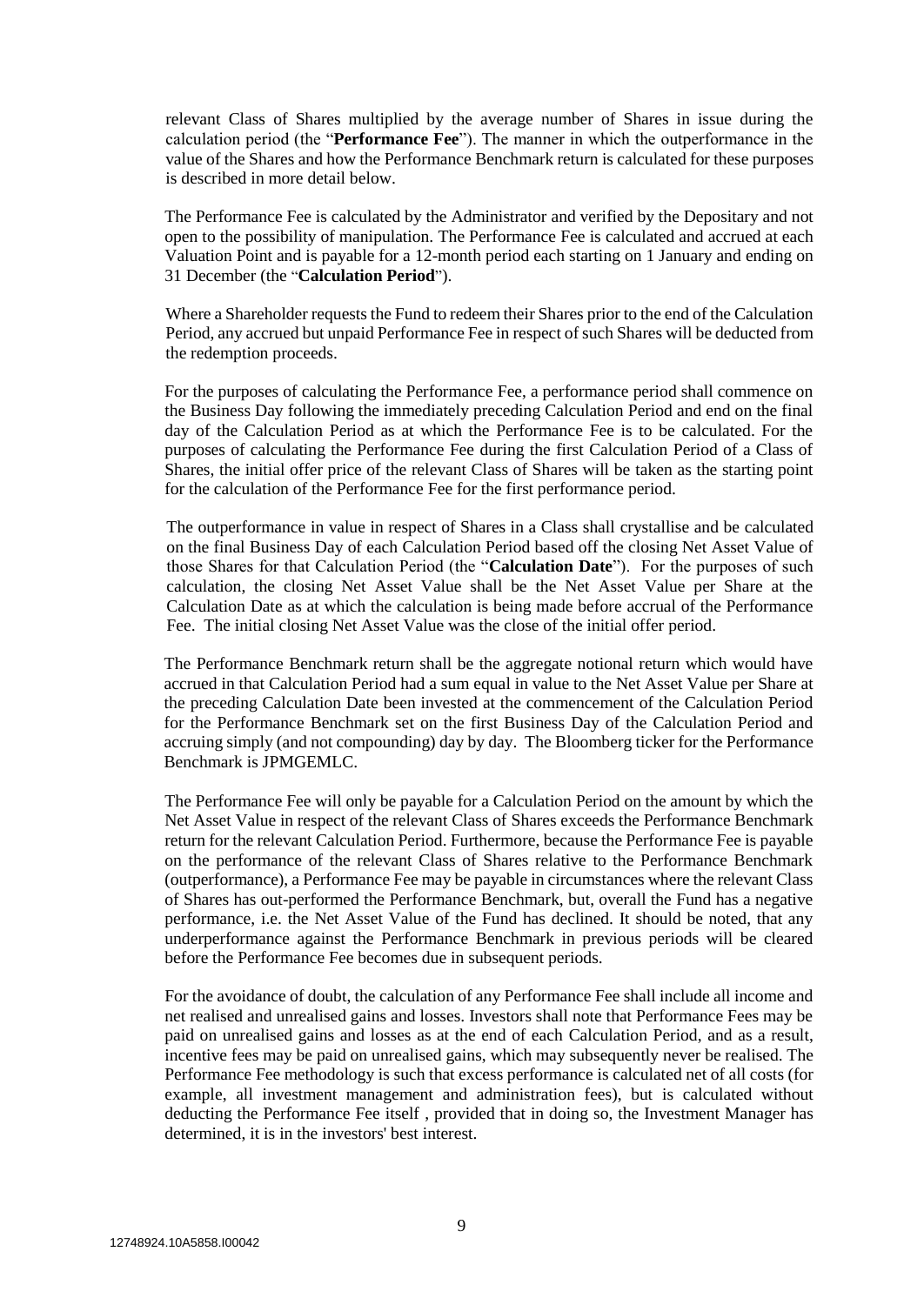Please see example of how the Performance Fee will be calculated to provide investors with a better understanding of the performance fee model, at Appendix I. For past performance against the Performance Benchmark investors should review the latest key investor information document for the relevant Share Class available at [www.albemarleasset.com](http://www.albemarleasset.com/)

## *Benchmark Regulation*

As the Fund uses a benchmark to measure the performance fee, the Fund is considered a user of a benchmark in accordance with the Benchmark Regulation. As at the date of this Supplement, the administrator of the Performance Benchmark is included on the register referred to in Article 36 of the Benchmark Regulation. The Manager, acting in accordance with the Benchmark Regulation and applicable laws, has adopted a benchmark contingency plan, which shall apply in the case that the Performance Benchmark materially changes or ceases to be available. The index provider complies with the requirements of the Benchmark Regulation.

## **Establishment Costs of the Fund**

The establishment costs of the Fund did not exceed  $68,000$ . These costs will be borne out of the assets of the Fund and will be amortised over the three financial years of the Fund following the approval of the Fund by the Central Bank or such other period as the Directors may determine.

## **Management Fee**

The Manager shall be entitled to an annual management fee. Details of this fee, including the maximum management fee chargeable are set out in the Prospectus.

## **Subscription, Switching and Redemption Charges**

No subscription, switching or redemption charges will apply in respect of any of the Classes of Shares of the Fund.

## **Other Fees and Expenses**

The Fund shall also bear a portion of the fees and expenses of the Company as set out under the heading "Fees and Expenses" in the Prospectus.